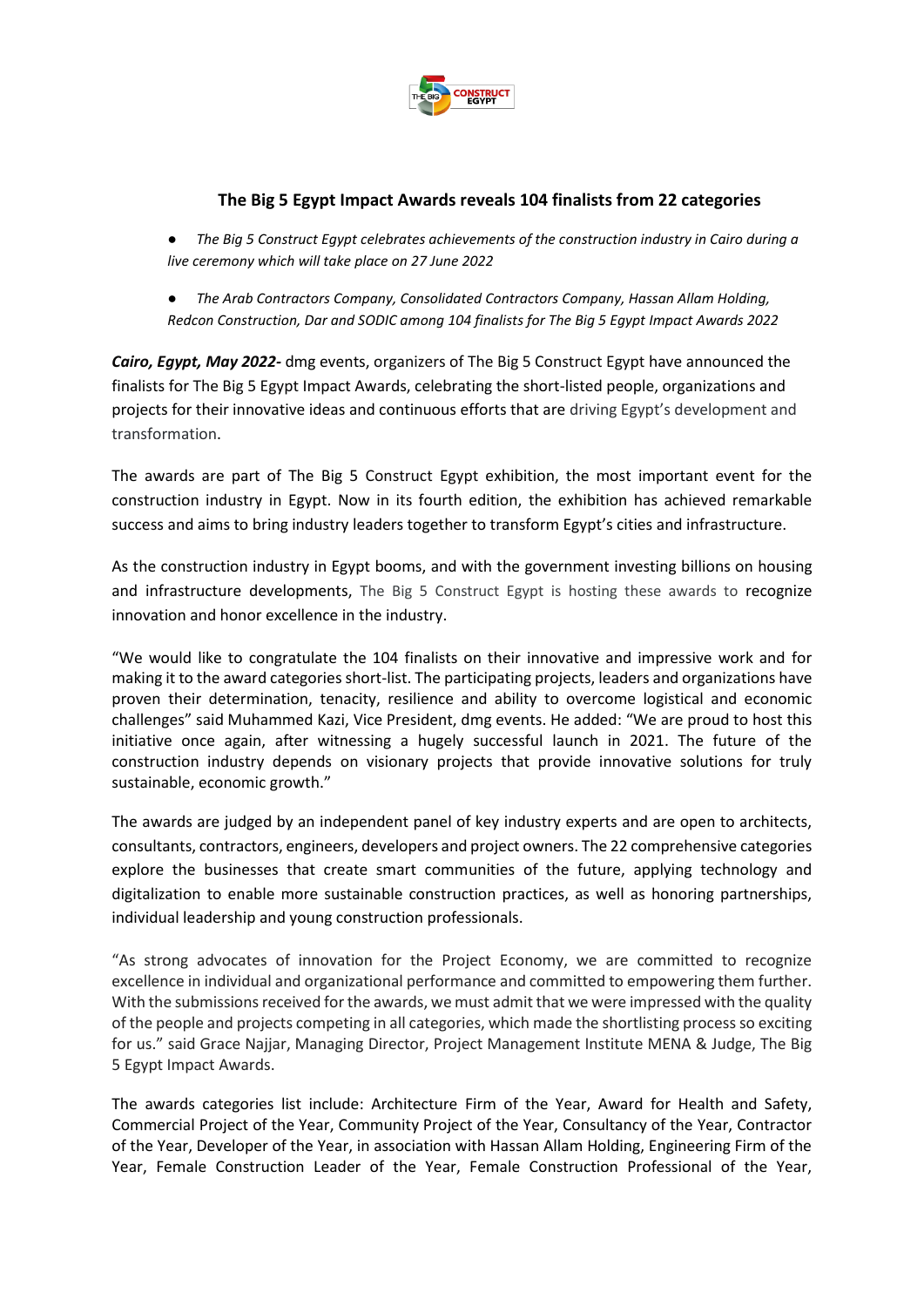

Infrastructure Project of the Year, Innovation of the Year, Leadership Team of the Year, Male Construction Leader of the Year, Male Construction Professional of the Year, MEP (Mechanical, Electrical, and Plumbing) Project of the Year, Partnership of the Year, Power and Water Project of the Year, Residential Project of the Year, Smart City Initiative of the Year, Sustainable Initiative of the Year Youth Engagement Initiative of the Year.

Notable examples of innovative projects and initiatives included in the short-list are:

1- The Bahr Al-Baqar wastewater treatment plant located in northwest Egypt short-listed for the Power & Water Project of the Year Award. The project is submitted by The Arab Contractors Company and is one of the largest in the world, with a treatment capacity of 5.6 million m3/d which makes it the largest in Africa.

2- The Green River Park, submitted by Redcon Construction short-listed for the Community Project of the Year Award. The park is the largest urban park in the world, located in the New Administrative Capital of Egypt. When fully finished, it will span over 35 kilometers, and cover a total area of 1,000 feddan, which would make it six times the size of Central Park in New York City.

3- The New Administrative Capital Central Business District, submitted by Dar for the Smart City Initiative of the Year Award. Egypt's New Administrative Capital is envisioned to become the country's very first smart city, with the New Administrative Capital for Urban Development identifying seven pillars for the smart city initiative to focus on: infrastructure, security, transportation, urban planning, energy and water, environment, and financial services.

The winners of The Big 5 Construct Egypt Impact Awards will be revealed on 27 June 2022 at Dusit Thani Lakeview, Cairo during a live and celebratory ceremony.

Head over t[o https://www.thebig5constructegypt.com/a](https://www.thebig5constructegypt.com/)wards to check the list of finalists.

-Ends-

## **About The Big 5 Construct Egypt**

The Big 5 Construct Egypt is back again in its 4th edition from 25 -27 June at the Egypt International Exhibition Center (EIEC) in Cairo. It is the most important gathering for the global construction and infrastructure community in Egypt. Launched in 2018, the event runs under the patronage of His Excellency Dr. Moustafa Madbouly, Prime Minister of the Arab Republic of Egypt, and is the only construction show endorsed by the Egyptian Ministry of Housing, Utilities and Urban Communities. The event connects suppliers with quality buyers from across Africa, promoting innovation, sharing cutting edge knowledge and accelerating business.

Admission is free for pre-registered trade and industry professionals. To know more, visi[t](http://www.thebig5constructegypt.com/) [www.thebig5constructegypt.com](http://www.thebig5constructegypt.com/)

### **About dmg events**

dmg events is a leading organizer of face-to-face events and a publisher of trade magazines. dmg aims to keep businesses informed and connect them with relevant communities to create vibrant marketplaces and to accelerate their business through face-to-face events. dmg events organizes more than 80 events across 25 countries, attracting over 425,000 attendees and delegates every year.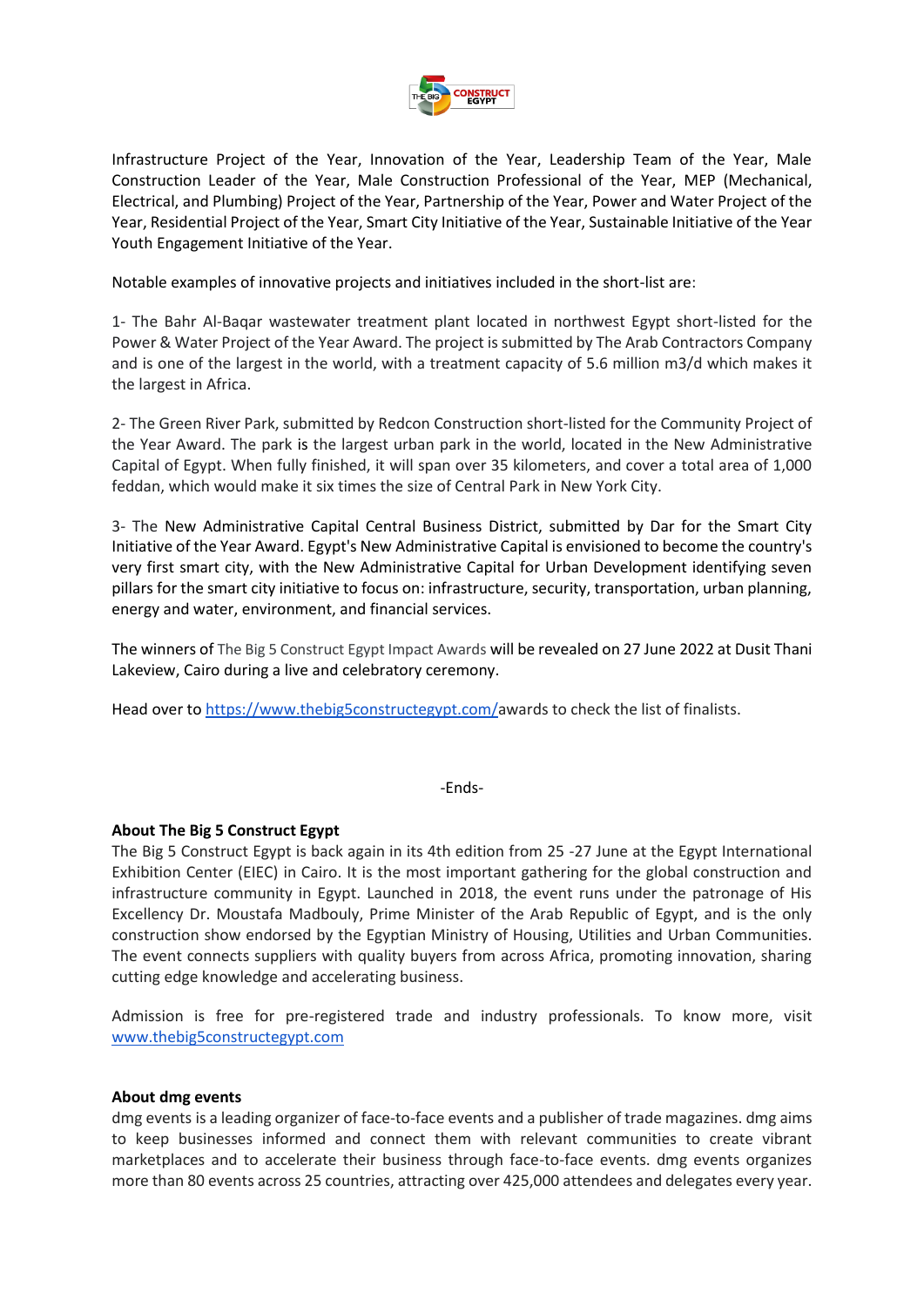

The company's portfolio of products includes many industry-leading events in the energy, construction, hospitality & design, coatings and transportation sectors. ADIPEC, The Big 5, Gastech, EGYPS, The Hotel Show and INDEX are the company's flagship events. For more information visi[t](https://eur01.safelinks.protection.outlook.com/?url=http%3A%2F%2Fwww.dmgevents.com%2F&data=05%7C01%7Cviviansaffier%40dmgevents.com%7C6d8324daa7194a6d9dac08da37046c53%7C01284bdcfc5e49da965773b6a06a9e51%7C0%7C0%7C637882789376476218%7CUnknown%7CTWFpbGZsb3d8eyJWIjoiMC4wLjAwMDAiLCJQIjoiV2luMzIiLCJBTiI6Ik1haWwiLCJXVCI6Mn0%3D%7C3000%7C%7C%7C&sdata=xXix%2B7ATHvj5IOnCBr6lx2M%2FfvCZVO1DAo7vL1aFXFY%3D&reserved=0) [www.dmgevents.com](https://eur01.safelinks.protection.outlook.com/?url=http%3A%2F%2Fwww.dmgevents.com%2F&data=05%7C01%7Cviviansaffier%40dmgevents.com%7C6d8324daa7194a6d9dac08da37046c53%7C01284bdcfc5e49da965773b6a06a9e51%7C0%7C0%7C637882789376476218%7CUnknown%7CTWFpbGZsb3d8eyJWIjoiMC4wLjAwMDAiLCJQIjoiV2luMzIiLCJBTiI6Ik1haWwiLCJXVCI6Mn0%3D%7C3000%7C%7C%7C&sdata=xXix%2B7ATHvj5IOnCBr6lx2M%2FfvCZVO1DAo7vL1aFXFY%3D&reserved=0)

Founded in 1989, the company is headquartered in Dubai, UAE, and is a wholly-owned subsidiary of the Daily Mail and General Trust plc (DMGT[,](https://eur01.safelinks.protection.outlook.com/?url=http%3A%2F%2Fwww.dmgt.co.uk%2F&data=05%7C01%7Cviviansaffier%40dmgevents.com%7C6d8324daa7194a6d9dac08da37046c53%7C01284bdcfc5e49da965773b6a06a9e51%7C0%7C0%7C637882789376476218%7CUnknown%7CTWFpbGZsb3d8eyJWIjoiMC4wLjAwMDAiLCJQIjoiV2luMzIiLCJBTiI6Ik1haWwiLCJXVCI6Mn0%3D%7C3000%7C%7C%7C&sdata=4HSjVZhSMopsGUQhdLWzyxJEjG0Q6ALJ94YM3fyc7Z8%3D&reserved=0) [www.dmgt.co.uk\)](https://eur01.safelinks.protection.outlook.com/?url=http%3A%2F%2Fwww.dmgt.co.uk%2F&data=05%7C01%7Cviviansaffier%40dmgevents.com%7C6d8324daa7194a6d9dac08da37046c53%7C01284bdcfc5e49da965773b6a06a9e51%7C0%7C0%7C637882789376476218%7CUnknown%7CTWFpbGZsb3d8eyJWIjoiMC4wLjAwMDAiLCJQIjoiV2luMzIiLCJBTiI6Ik1haWwiLCJXVCI6Mn0%3D%7C3000%7C%7C%7C&sdata=4HSjVZhSMopsGUQhdLWzyxJEjG0Q6ALJ94YM3fyc7Z8%3D&reserved=0), one of the largest media companies in the United Kingdom.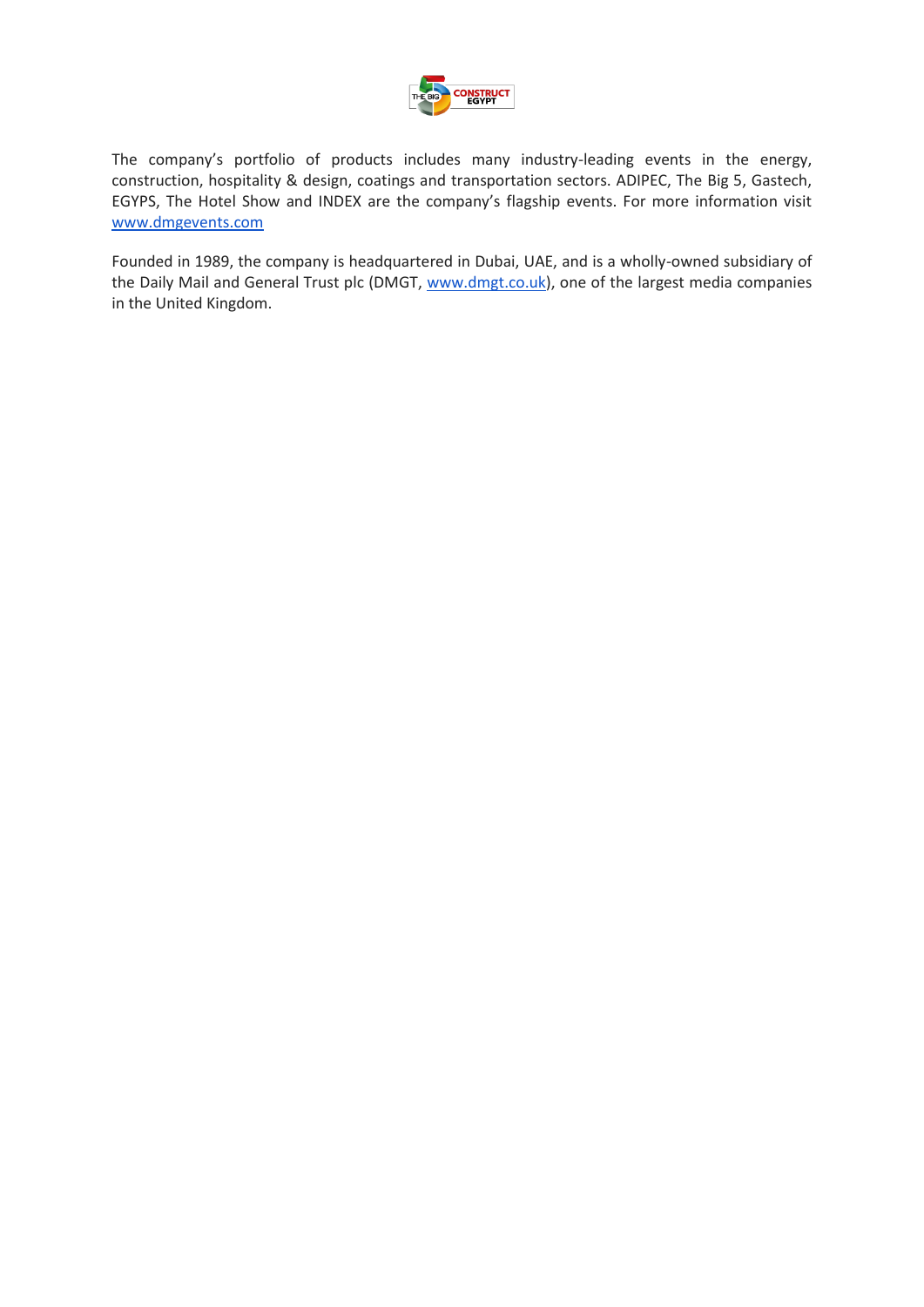

#### ي جوائز معرض **EGYPT 5 BIG** قطاع ف ֦֧֦֧֦֧֦֧֦֧֦֧֦֧֦֧֦֧֦֧֦֧֦֧֧֦֧֦֧֜֜֓ ا<br>آ للأكثر تاثيراً في قطاع الإنشاءات تكشف عن 104 ر ً متأهال ي : للتصفيات النهائية ف 22 فئة

*●*  رشيقام ف إعالن الفائزين خالل حفل مبا 27 يونيو 2022 عىل هامش معرض *Egypt Construct 5 Big The* ي ֧֦֧֦֧֦֧֦֧֦֧֦֧֦֧֦֧֦֧֦֧֦֧֦֧֧֦֧֚֬֜֜֜֜֜֜֜֞֓ المُقام في القاهرة للاحتفاء بإنجازات قطاع الإنشاءات ي :<br>: و<br>م ● القائمة النهائية تضم المقاولون العرب و اتحاد المقاولين وحسن علام القابضة وريدكون للإنشاءات ودار وسوديك

من بري 104 وصلوا للتصفيات النهائية

القاهرة، مصر، مايو 2022،

أعلنت شركة DMG Events، المُنظمة لمعرض Big 5 Construct Egypt، عن المُتأهلين للقائمة النهائية لجوائز The Big 5 ٍ<br>مُ ٍ<br>مُ .<br>Construct Egypt، مُشيدة بالأفراد والمؤسسات والمشروعات التي نجحت في الوصول للقائمة النهائية بفضل أفكارهم المبتكرة ي ֦֧֦֧֦֧֦֧֦֧֦֧֦֧ׅ֦֧֦֧֚֚֚֬֜֜֓֡֡֜֓֡֡֬ وجهودهم المُستمرة التي تقود عملية التحولُ والتنمية في مصر. ي į **و** 

الجوائز هي جزء من معرض The Big 5 Construct Egypt ، الذي يُعد أهم فعالية في قطاع الإنشاءات في مصر. يقام المعرض ي ֦֧֦֧֦֧֦֧֦֧֦֧֦֧֦֧ׅׅׅ֚֚֡֜֜֜֜֜֜֜֓֡֡֜֓֡֡֬֜֓֡֬ ي : ؚ<br>' حبوس حي بتر، بن معرض Constract Egypt و Constract .<br>اليوم في نسخته الرابعة بعد أن حقق نجاحًا ملحوظًا، ويهدف ا بشكل أساسي إلى الجمع بين أهم قادة القطاع بهدف تعزيز التعاون ي : بينهم لتطوير مدن مصر وبنيتها التحتية.

.<br>في الوقت الذي يشهد فيه قطاع الإنشاءات في مصر ازدهارًا غير مسبوق، ومع استثمار الحكومة لمليارات الدولارات في مشروعات ي l ي ي į تطوير الإسكان والبنية التحتية، يقدم The Big 5 Construct Egypt هذه الجوائز بهدف تقدير الابتكار وتكريم المُتميزين في هذا ي ֖֖֦֧֚֚֚֚֚֚֚֚֚֡֝֝֬֝֝֬֝֓֝֬֝֬֝֬֝֓֝֬֝֝֬֝֝֬֝<del>֛</del> ُ القطاع الهام.

علق محمد كازي، نائب رئيس شركة DMG Events، على إعلان القائمة النهائية قائلًا: "نود في البداية أن نبارك للمتسابقين الـ 104 ֧֦֧֦֧֦֧֦֧֦֧֦֧֦֧֦֧֦֧֦֧֦֧֦֚֬֜֜֜֜֜֜֞ . على عملهم المبتكر وجهودهم المثيرة للإعجاب وعلى وصولهم إلى القائمة المختصرة لمختلف فئات الجوائز. لقد أثبت القادة والمؤسسات والمشروعات المشاركة عزمهم ومثابرتهم ومرونتهم وقدرتهم على التغلب على مختلف التحديات اللوجستية والاقتصادية. نحن فخورون باستضافة هذه المبادرة، تحدي جديد بعد النجاح الذي حققناه في 2021 ونعتقد أن مستقبل قطاع ֦֧֦֧֦֧֦֧֦֧֦֧֦֧֦֧֚֚֚֡֜֜֜֜֜֜֜֜֜֜֜֞֜֜ ر رحم حيث على حصور المسترد المستدام المستدامي.<br>الإنشاءات يعتمد على المشاريع ذات الرؤية التي تقدم حلولاً مبتكرة لتحقيق نمو اقتصادي مستدام وحقيقي ." ي

تتولى التحكيم في هذه الجوائز لجنة مُستقلة تضم أهم خبراء القطاع، بما فيهم المهندسين المعماريين والاستشاريين والمقاولين<br>-ُ : والمهندسين والمطورين وأصحاب المشاريع. وتتضمن المسابقة 22 فئة شاملة لتقييم الشركات التي تعمل على بناء مجتمعات ذكية للمستقبل، وتطبق التكنولوجيا والرقمنة لخلق مجتمعات عمرانية أكثر استدامة. إلى جانب تكريم المشاريع القائمة على مفاهيم ر الشمول والتنوع والشراكات والقيادة الفردية وكذلك تكريم الشباب المتميزين في قطاع الإنشاءات. ي l

بدورها قالت غريس نجار، المدير العام لمعهد إدارة المشاريع للشرق الأوسط وشمال إفريقيا، وعضوة لجنة تحكيم جوائز الأكثر .<br>تأثيرًا من The Big 5 Construct Egypt: "كداعمين للابتكار في مجال اقتصاد المشروعات، نلتزم بإظهار التقدير للمتميزين على .<br>' ي ֧֦֧֦֧֦֧֦֧֦֧֦֧֦֧֦֧֧֦֧֦֧֦֧֦֧֚֬֜֜֓ الصعيدين الفردي والمؤسسي والعمل على تمكينهم بشكل أكبر. بالنظر للمتقدمين للجوائز، يجب أن نعترف بأننا قد أعجبنا ي ֧֧֧֧֧֧֦֧֧֖֚֚֚֚֚֚֚֚֚֚֚֚֚֚֚֚֚֚֚֚֚֚֚֚֚֬֝֝֝֓֝֬֝֓֝֓֝֓֝֓֓֝֬֓֓֝֬֝֓ ي ...<br>بالمُستوى المرتفع للأفراد والمشروعات المتنافسة في كافة الفئات، ما شكل لنا تحديًا عند وضع القائمة المختصرة". و<br>م

تضم الجوائز قائمة الفئات التالية:

- أفضل رشكة معمارية هذا العام
	- جائزة الصحة والسالمة
- أفضل مشروع تجاري هذا العام
- أفضل مشروع مجتمعي هذا العام
	- أفضل استشارات هذا العام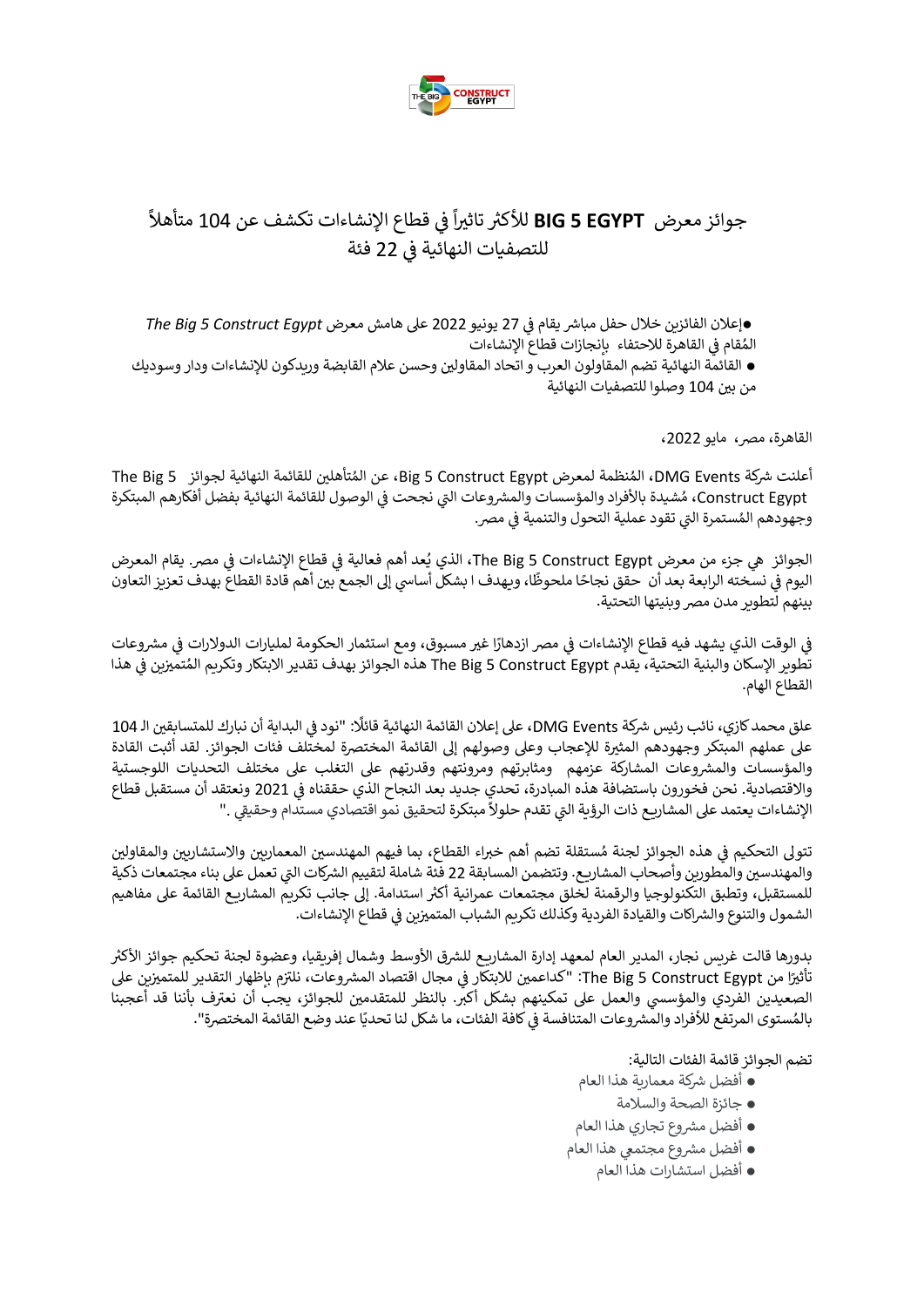

- مقاول العام
- مطور العام (بالاشتراك مع حسن علام القابضة)
	- أفضل رشكة هندسية هذا العام
- أفضل قائد في مجال الإنشاءات (من السيدات) ي į
- أفضل اختصاصي في مجال الإنشاءات (من السيدات) ي į
	- أفضل مشروع بنية تحتية هذا العام
		- ابتكار العام
		- أفضل فريق قيادة هذا العام
	- ي į ● أفضل قائد في مجال الإنشاءات (من الرجال) į
	- أفضل اختصاصي في مجال الإنشاءات (من الرجال) ي
- أفضل مشروع MEP (مجالات الميكانيكا والكهرباء والسباكة) هذا العام
	- رشاكة العام
	- أفضل مشروع للطاقة والمياه هذا العام
		- **•** أفضل مشروع سكني هذا العام
	- أفضل مبادرة للمدينة الذكية هذا العام
		- أفضل مبادرة لالستدامة هذا العام
	- أفضل مبادرة إلرشاك الشباب هذا العام.

أبرز الأمثلة للمشروعات والمبادرات المبتكرة التي نجحت في الوصول للقائمة النهائية: ي :

1- ينافس مشروع محطة بحر البقر لمعالجة مياه الصرف الصحي في شمال غرب مصر على جائزة "أفضل مشروع للطاقة والمياه لهذا : العام". المشروع مقدم من شركة المقاولون العرب، ويُعد من أكبر المشروعات من نوعه في العالم، بطاقة معالجة 5.6 مليون متر ي ֦֧֦֧֦֧֦֧֦֧֦֧֦֧֦֧֧֦֧֦֧֦֜֜֓֓֜֜֜֜֜ ۔<br>و مكعب في اليوم، ما يجعله الأكبر في إفريقيا. ي : ي i

2- ينافس مشروع حديقة النهر الأخضر، المقدم من ريدكون للإنشاءات، ضمن القائمة النهائية لجائزة "مشروع المجتمع لهذا العام". يعد المتنزه أكبر حديقة حضرية في العالم، ويقع في العاصمة الإدارية الجديدة لمصر. عند الانتهاء منه بشكل كامل، سيمتد المتنزه ֚֚֚֚֬ ي : ي l ֚֚֚֡ و<br>د .<br>لمسافة أكثر من 35 كيلومترًا، ويغطي مساحة إجمالية تبلغ 1000 فدانً، ما يجعله أكبر بـ 6 أضعاف من سنترال بارك في مدينة ر<br>آ ي ֦֧֦֧֦֧֦֧֦֧֦֧֦֧֦֧֧֦֧֦֧֦֜֜֓֓֜֜֜֜֜ نيويورك.

3- ينافس مشروع منطقة الأعمال المركزية بالعاصمة الإدارية الجديدة، المُقدم من Dar، على جائزة "مبادرة المدينة الذكية لهذا و<br>۵ العام". من المتوقّع أن تصبح العاصمة الإدارية الجديدة لمصر أول مدينة ذكية في البلاد، وتحدد شركة العاصمة الإدارية الجديدة ي ֦֧֦֧֦֧֦֧֦֧֦֧֦֧ׅ֦֧֚֚֚֬֜֜֓֡֡֡֜֓֡֡֡֬ للتنمية العمرانية سبعة ركائز يجب أن تقوم عليها مبادرة المدينة الذكية وهي: البنية التحتية والأمن وخدمات النقل والتخطيط الحضري والطاقة والمياه والبيئة والخدمات المالية.

سيتم الكشف عن الفائزين بجوائز الأكثر تأثيرًا من The Big 5 Construct Egypt في 27 يونيو 2022 في حفل مُباشر بفندق ا ي ֦֧֦֧֦֧֦֧֦֧֦֧֦֧֚֚֚֡֜֜֜֜֜ ٍ<br>ٌ ֦֧֦֧֦֧֦֧֦֧֦֧֚֚֚֚֡֜֜֜֜֜֜ .<br>دوسيت تاني ليك فيو، القاهرة. ي

للمزيد عن المتأهلين يرجى زيارة . https://www.thebig5constructegypt.com/awards

-انتىه-

# **The Big 5 Construct Egypt** عن نبذة

.<br>يعود معرض The Big 5 Construct Egypt مرة أخرى للانعقاد في نسخته الرابعة من 25 إلى 27 يونيو في مركز مصر للمعارض ي ي ֦֧֦֧֦֧֦֧֦֧֦֧֦֧֦֧֦֧֦֧֚֚֡֜֜֜֜֜֜֜֜ ..<br>الدولية (EIEC) بالقاهرة. يُعد المعرض التجمع الأكثر أهمية لمجتمع الإنشاءات والبنية التحتية العالمي في مصر. ي ֦֦֦֧֦֧֦֧֦֧֦֧֦֧֦֧֦֧֧֦֧֛֚֚֚֚֚֡֜֓֜֜֓

انطلقت الفعالية الأولى للمعرض في عام 2018، ويُقام تحت رعاية معالي الدكتور مصطفى مدبولي، رئيس الوزراء المصري. يُعد  $\frac{1}{2}$ ؚ<br>' ُ المعرض الفعالية الوحيدة في قطاع الإنشاءات المدعومة من وزارة الإسكان والمرافق والمجتمعات العمرانية المصرية. ي į